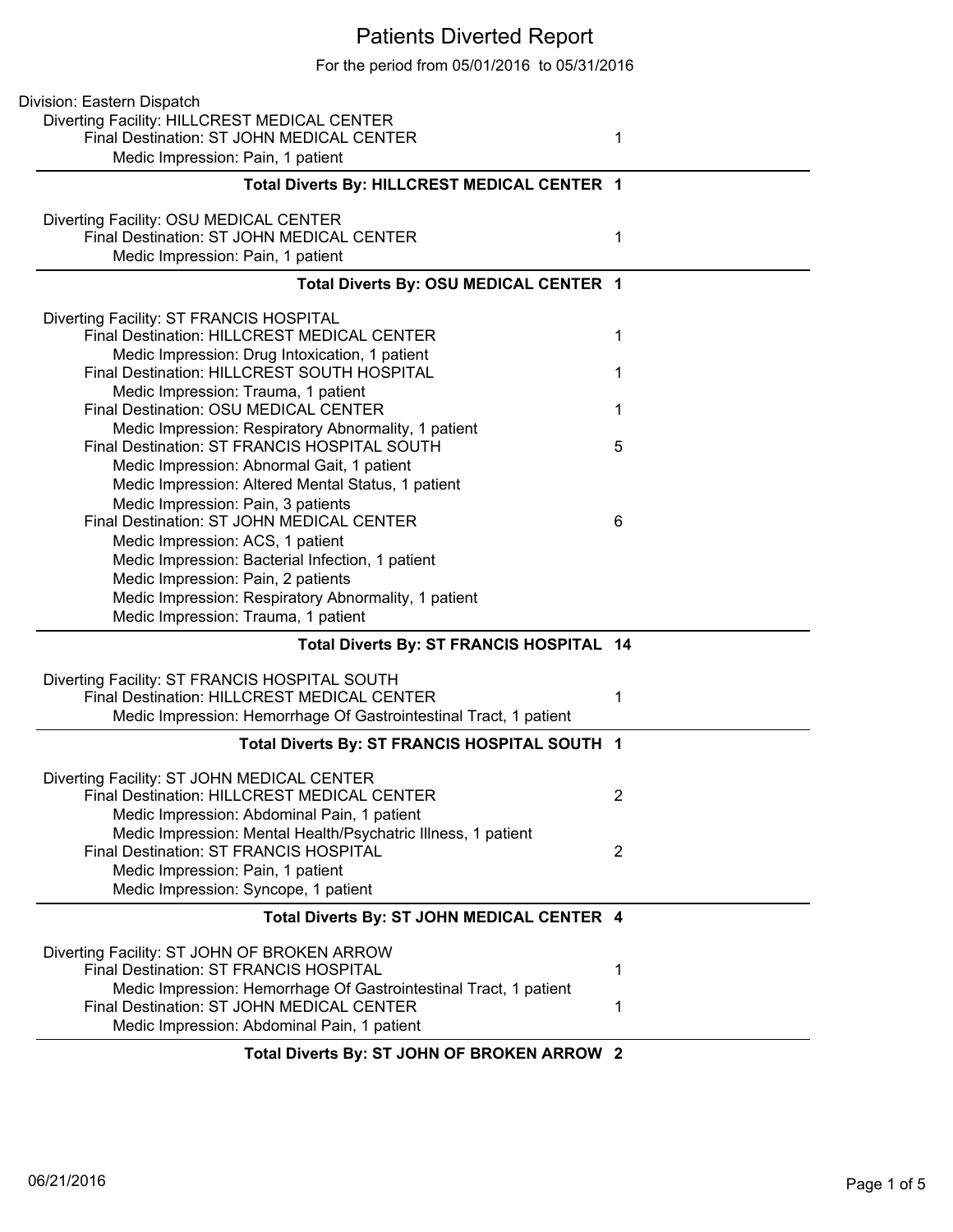| Division: Western Dispatch                                                                                              |                |
|-------------------------------------------------------------------------------------------------------------------------|----------------|
| Diverting Facility: BAPTIST INTEGRIS MEDICAL CENTER<br>Final Destination: BAPTIST INTEGRIS MEDICAL CENTER               | $\overline{2}$ |
| Medic Impression: Choking, 1 patient                                                                                    |                |
| Medic Impression: Nausea/Vomiting, 1 patient                                                                            |                |
| Final Destination: DEACONESS HOSPITAL                                                                                   | 8              |
| Medic Impression: ACS, 1 patient                                                                                        |                |
| Medic Impression: Chest Pain Non-Cardiac, 1 patient                                                                     |                |
| Medic Impression: Pain, 3 patients                                                                                      |                |
| Medic Impression: Respiratory Abnormality, 1 patient                                                                    |                |
| Medic Impression: Trauma, 2 patients                                                                                    |                |
| Final Destination: INTEGRIS MEDICAL CENTER - EDMOND                                                                     | 5              |
| Medic Impression: Abdominal Pain, 1 patient                                                                             |                |
| Medic Impression: Altered Mental Status, 1 patient                                                                      |                |
| Medic Impression: Chest Pain Non-Cardiac, 1 patient                                                                     |                |
| Medic Impression: Injury, 1 patient                                                                                     |                |
| Medic Impression: Trauma, 1 patient                                                                                     |                |
| Final Destination: MERCY HEALTH CENTER                                                                                  | 4              |
| Medic Impression: Allergies, 1 patient                                                                                  |                |
| Medic Impression: Altered Mental Status, 1 patient                                                                      |                |
| Medic Impression: CVA/TIA, 1 patient                                                                                    |                |
| Medic Impression: Seizures, 1 patient                                                                                   |                |
| Final Destination: NORMAN REGIONAL HEALTHPLEX                                                                           | 1              |
| Medic Impression: Backache, 1 patient                                                                                   |                |
| Final Destination: SOUTHWEST INTEGRIS MEDICAL CEN                                                                       | 7              |
| Medic Impression: ACS, 1 patient                                                                                        |                |
| Medic Impression: Drug Intoxication, 1 patient                                                                          |                |
| Medic Impression: Hemorrhage, 1 patient                                                                                 |                |
| Medic Impression: Hypertension, 1 patient                                                                               |                |
| Medic Impression: Nausea/Vomiting, 2 patients                                                                           |                |
|                                                                                                                         |                |
|                                                                                                                         |                |
| Medic Impression: Pain, 1 patient<br>Final Destination: ST ANTHONYS HOSPITAL                                            | 1              |
| Medic Impression: Seizures, 1 patient                                                                                   |                |
| Total Diverts By: BAPTIST INTEGRIS MEDICAL CENTER 28                                                                    |                |
|                                                                                                                         |                |
| Diverting Facility: BONE AND JOINT HOSPITAL                                                                             |                |
| Final Destination: PRESBYTERIAN TOWER-OU MEDICAL                                                                        | 1              |
| Medic Impression: Abdominal Pain, 1 patient                                                                             |                |
| Total Diverts By: BONE AND JOINT HOSPITAL 1                                                                             |                |
|                                                                                                                         |                |
| Diverting Facility: MERCY HEALTH CENTER                                                                                 |                |
| Final Destination:                                                                                                      | 1              |
| Medic Impression: Hemorrhage Of Gastrointestinal Tract, 1 patient<br>Final Destination: BAPTIST INTEGRIS MEDICAL CENTER |                |
|                                                                                                                         | 3              |
| Medic Impression: Altered Mental Status, 1 patient                                                                      |                |
| Medic Impression: Chest Pain Non-Cardiac, 1 patient                                                                     |                |
| Medic Impression: CVA/TIA, 1 patient<br>Final Destination: DEACONESS HOSPITAL                                           | $\overline{2}$ |
|                                                                                                                         |                |
| Medic Impression: Pain, 1 patient                                                                                       |                |
| Medic Impression: Poisoning, 1 patient<br>Final Destination: EDMOND MEDICAL CENTER                                      | 1              |
| Medic Impression: Trauma, 1 patient                                                                                     |                |
| Final Destination: INTEGRIS MEDICAL CENTER - EDMOND                                                                     | 1              |
| Medic Impression: Trauma, 1 patient                                                                                     |                |
| Final Destination: OKLAHOMA HEART HOSPITAL                                                                              | 4              |
| Medic Impression: Angina, 1 patient                                                                                     |                |
| Medic Impression: Chest Pain Non-Cardiac, 1 patient                                                                     |                |
| Medic Impression: Hypoglycemic Coma, 1 patient<br>Medic Impression: Respiratory Abnormality, 1 patient                  |                |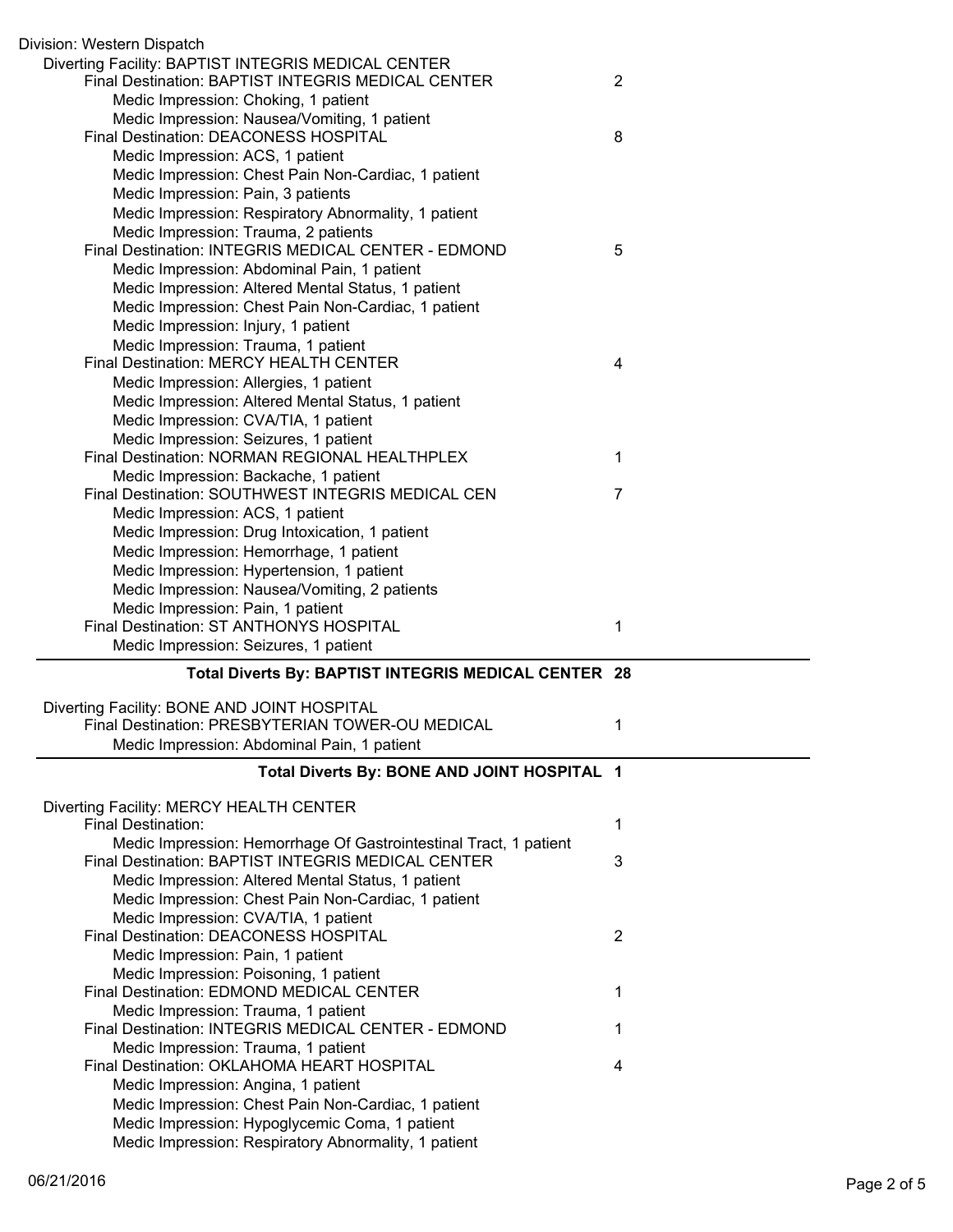| Total Diverts By: MERCY HEALTH CENTER 12                                                                                                                                                       |                |
|------------------------------------------------------------------------------------------------------------------------------------------------------------------------------------------------|----------------|
| Diverting Facility: MIDWEST REGIONAL MEDICAL CENTER<br>Final Destination: PRESBYTERIAN TOWER-OU MEDICAL<br>Medic Impression: Pain, 1 patient                                                   | 1              |
| Total Diverts By: MIDWEST REGIONAL MEDICAL CENTER 1                                                                                                                                            |                |
| Diverting Facility: NORMAN REGIONAL HOSPITAL<br>Final Destination: NORMAN REGIONAL HEALTHPLEX<br>Medic Impression: Pain, 1 patient                                                             | 1              |
| Total Diverts By: NORMAN REGIONAL HOSPITAL 1                                                                                                                                                   |                |
| Diverting Facility: OKLAHOMA CITY VA HOSPITAL<br>Final Destination: BAPTIST INTEGRIS MEDICAL CENTER<br>Medic Impression: Altered Mental Status, 1 patient<br>Medic Impression: Pain, 1 patient | 3              |
| Medic Impression: Respiratory Abnormality, 1 patient<br>Final Destination: DEACONESS HOSPITAL                                                                                                  | 1              |
| Medic Impression: Adverse Effect Of Substance, 1 patient<br>Final Destination: MERCY HEALTH CENTER                                                                                             | $\overline{2}$ |
| Medic Impression: Respiratory Abnormality, 2 patients<br>Final Destination: MIDWEST REGIONAL MEDICAL CENTER                                                                                    | 1              |
| Medic Impression: Seizures, 1 patient                                                                                                                                                          |                |
| Final Destination: PRESBYTERIAN TOWER-OU MEDICAL<br>Medic Impression: Altered Mental Status, 1 patient                                                                                         | 3              |
| Medic Impression: Hypotension, 1 patient                                                                                                                                                       |                |
| Medic Impression: Trauma, 1 patient                                                                                                                                                            |                |
| Final Destination: SOUTHWEST INTEGRIS MEDICAL CEN                                                                                                                                              | 7              |
| Medic Impression: Abdominal Pain, 1 patient<br>Medic Impression: Altered Mental Status, 1 patient                                                                                              |                |
| Medic Impression: Pain, 1 patient                                                                                                                                                              |                |
| Medic Impression: Respiratory Abnormality, 1 patient                                                                                                                                           |                |
| Medic Impression: Syncope, 1 patient                                                                                                                                                           |                |
| Medic Impression: Trauma, 2 patients                                                                                                                                                           |                |
| Final Destination: ST ANTHONYS HOSPITAL                                                                                                                                                        | 6              |
| Medic Impression: Adverse Effect Of Substance, 1 patient                                                                                                                                       |                |
| Medic Impression: Altered Mental Status, 1 patient                                                                                                                                             |                |
| Medic Impression: Cebrebrovascular Disease, 1 patient                                                                                                                                          |                |
| Medic Impression: Nausea/Vomiting, 1 patient<br>Medic Impression: Respiratory Abnormality, 1 patient                                                                                           |                |
| Medic Impression: Seizures, 1 patient                                                                                                                                                          |                |
| Final Destination: ST ANTHONYS SOUTH                                                                                                                                                           | 1              |
| Medic Impression: Pain, 1 patient                                                                                                                                                              |                |
| Final Destination: ST. ANTHONY HEALTHPLEX MUSTANG<br>Medic Impression: Alcohol Abuse, 1 patient                                                                                                | 1              |
|                                                                                                                                                                                                |                |
| Total Diverts By: OKLAHOMA CITY VA HOSPITAL 25                                                                                                                                                 |                |
| Diverting Facility: OKLAHOMA HEART HOSPITAL<br>Final Destination: MERCY HEALTH CENTER                                                                                                          | 5              |
| Medic Impression: Cardiac Arrest, 1 patient                                                                                                                                                    |                |
| Medic Impression: Chest Pain Non-Cardiac, 1 patient                                                                                                                                            |                |
| Medic Impression: Injury, 1 patient                                                                                                                                                            |                |
| Medic Impression: Paroxysmal Tachycardia, 1 patient                                                                                                                                            |                |
| Medic Impression: Respiratory Abnormality, 1 patient                                                                                                                                           |                |
| Total Diverts By: OKLAHOMA HEART HOSPITAL 5                                                                                                                                                    |                |

Diverting Facility: OKLAHOMA HEART HOSPITAL SOUTH Final Destination: BAPTIST INTEGRIS MEDICAL CENTER 1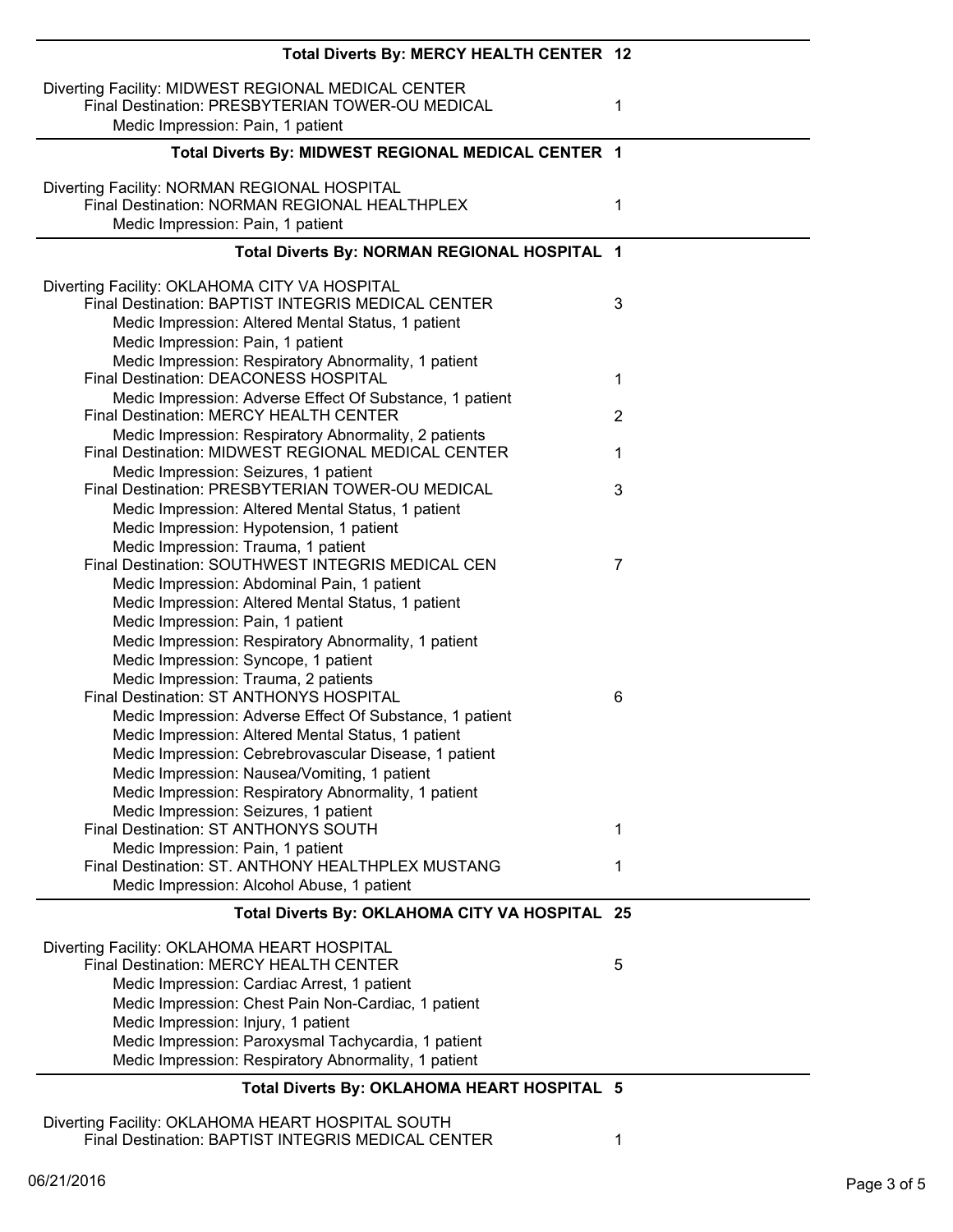Medic Impression: Wound, Disruption, 1 patient Final Destination: NORMAN REGIONAL HOSPITAL 1 Medic Impression: Hypertension, 1 patient

| Diverting Facility: PRESBYTERIAN TOWER-OU MEDICAL                                                             |    |
|---------------------------------------------------------------------------------------------------------------|----|
| Final Destination: BAPTIST INTEGRIS MEDICAL CENTER                                                            | 7  |
| Medic Impression: Abdominal Pain, 1 patient                                                                   |    |
| Medic Impression: Altered Mental Status, 2 patients                                                           |    |
| Medic Impression: Nausea/Vomiting, 1 patient                                                                  |    |
| Medic Impression: Pain, 1 patient                                                                             |    |
| Medic Impression: Seizures, 1 patient                                                                         |    |
| Medic Impression: Trauma, 1 patient                                                                           |    |
| Final Destination: DEACONESS HOSPITAL                                                                         | 1  |
| Medic Impression: Hemorrhage Of Gastrointestinal Tract, 1 patient<br>Final Destination: EDMOND MEDICAL CENTER | 1  |
| Medic Impression: Pain, 1 patient                                                                             |    |
| Final Destination: INTEGRIS MEDICAL CENTER - EDMOND                                                           | 1  |
| Medic Impression: Hemorrhage Of Gastrointestinal Tract, 1 patient<br>Final Destination: MERCY HEALTH CENTER   | 1  |
| Medic Impression: Syncope, 1 patient                                                                          |    |
| Final Destination: MIDWEST REGIONAL MEDICAL CENTER                                                            | 1  |
| Medic Impression: Respiratory Abnormality, 1 patient<br>Final Destination: SOUTHWEST INTEGRIS MEDICAL CEN     | 5  |
| Medic Impression: Abdominal Pain, 2 patients                                                                  |    |
| Medic Impression: ACS, 1 patient                                                                              |    |
| Medic Impression: Fracture Closed, 1 patient                                                                  |    |
| Medic Impression: Pain, 1 patient                                                                             |    |
| Final Destination: ST ANTHONYS HOSPITAL                                                                       | 19 |
| Medic Impression: Abdominal Pain, 3 patients                                                                  |    |
| Medic Impression: Abnormal Gait, 1 patient                                                                    |    |
| Medic Impression: Alcohol Abuse, 2 patients                                                                   |    |
| Medic Impression: Altered Mental Status, 1 patient                                                            |    |
| Medic Impression: Drug Allergy, 1 patient                                                                     |    |
| Medic Impression: Fever, 1 patient                                                                            |    |
| Medic Impression: Hypotension, 1 patient                                                                      |    |
| Medic Impression: Respiratory Abnormality, 4 patients                                                         |    |
| Medic Impression: Seizures, 1 patient                                                                         |    |
| Medic Impression: Septic Shock, 1 patient                                                                     |    |
| Medic Impression: Syncope, 1 patient                                                                          |    |
| Medic Impression: Trauma, 1 patient                                                                           |    |
| Medic Impression: Vomiting, 1 patient                                                                         |    |
| Total Diverts By: PRESBYTERIAN TOWER-OU MEDICAL 36                                                            |    |
| Diverting Facility: SOUTHWEST INTEGRIS MEDICAL CEN                                                            |    |
| <b>Final Destination:</b>                                                                                     | 1  |
| Medic Impression: Seizures, 1 patient                                                                         |    |
| Final Destination: BAPTIST INTEGRIS MEDICAL CENTER                                                            | 6  |
| Medic Impression: Abdominal Pain, 2 patients                                                                  |    |
| Medic Impression: Fever, 1 patient                                                                            |    |
| Medic Impression: Respiratory Abnormality, 3 patients                                                         |    |
| Final Destination: ST ANTHONYS HOSPITAL                                                                       | 2  |
| Medic Impression: Dizziness, 1 patient                                                                        |    |
| Medic Impression: Pain, 1 patient                                                                             |    |
| Total Diverts By: SOUTHWEST INTEGRIS MEDICAL CEN 9                                                            |    |
| Diverting Facility: ST ANTHONYS HOSPITAL                                                                      |    |
| Final Destination: BAPTIST INTEGRIS MEDICAL CENTER                                                            | 1  |
| Medic Impression: Abdominal Pain, 1 patient                                                                   |    |